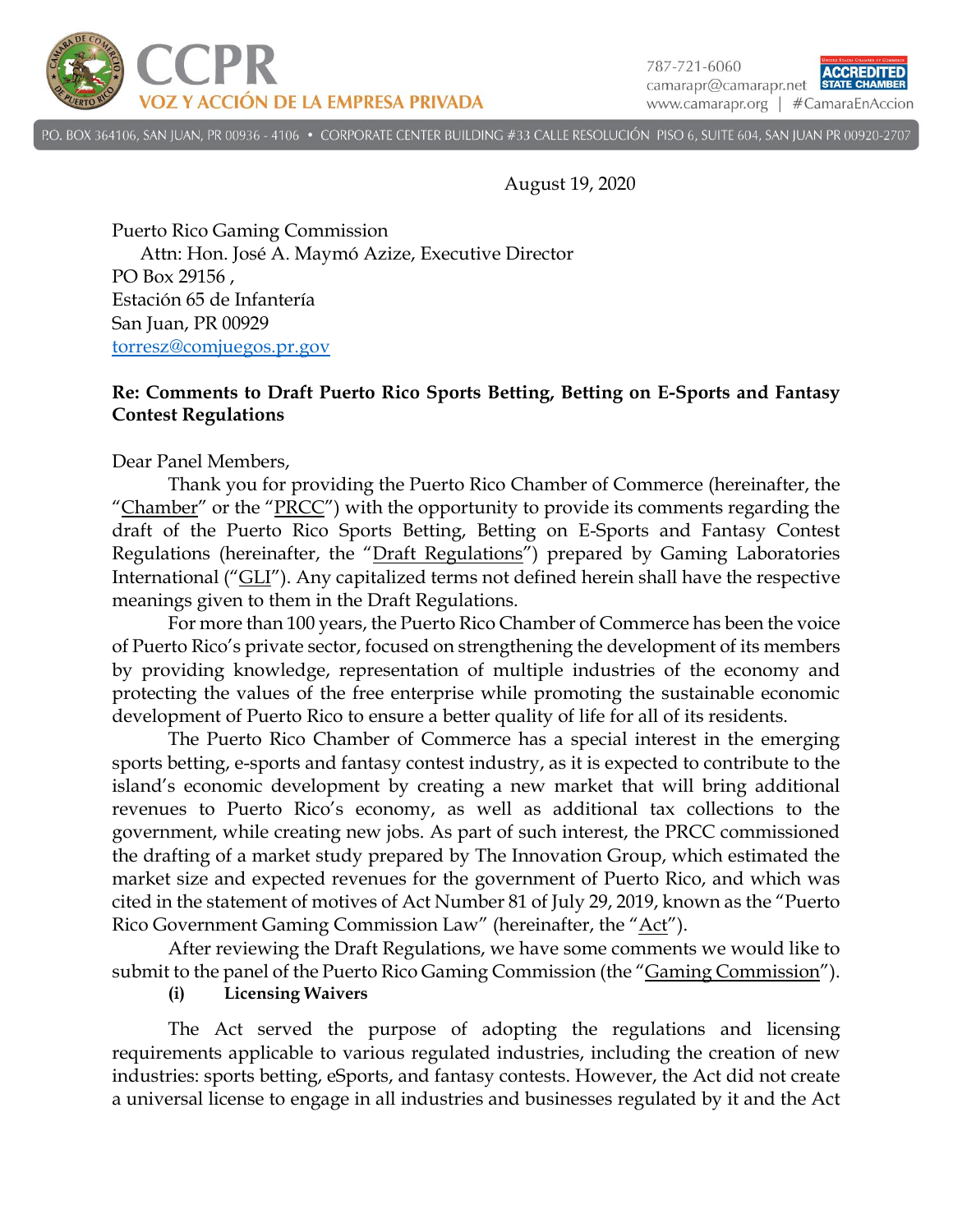does not provide the Commission with the authority to waive licensing requirements. Therefore, the PRCC does not support the creation of a waiver mechanism for casinos and racetracks to obtain a Sports Betting Operator License without completing the application, as is currently being proposed by Section 2.2.A.1.b. of the Draft Regulations.

Sports betting operations are to be a highly regulated industry, as is evidenced by the Act and similar statutory provisions in other jurisdictions. Allowing a business to operate without undergoing an initial evaluation of the industry-specific and sophisticated protocols and policies would be dangerous for this new industry and for the general public, who will be allowed to carry out betting with a business that has not been fully vetted. This could open the door to violations to the Bank Secrecy Act ("BSA"), by allowing a financial business to operate without having anti-money laundering  $(''AML'')$  and know your client  $(''KYC'')$  protocols in place.

Additionally, the Commission, in the exercise of its authority, including the review of applications and the issuance of licenses, must act under the principle of equal protection of the laws and, in no case, it shall provide special advantages,that can undermine the security of the operation, to a specific group of operators. This should be a guiding principle for the regulations as a whole. Allowing a business to obtain a license without even completing an application for the Commission to review the information and other documents provided goes against the legislative intent of regulating the sports betting industry.

In conclusion, the proposed waiver is not consistent with the government's policy about regulating highly sensitive financial operations and the generation of new jobs. Such waiver could affect the local introduction of this industry, to the point of generating discomfort with the general public, therefore affecting its public perception.

## **(ii) Clarity as to Licensing Requirement**

In line with the above discussion, the PRCC believes that the Draft Regulations need to be very clear about the requirement of obtaining a new and separate license in order to carry out sports betting and fantasy contests operations. Section 2.2 of the Draft Regulations should be redrafted accordingly.

## **(iii) Hours of Operations**

Section 6.2 of the Draft Regulations establishes the hours of operations for Sports Betting and Fantasy Contests. However, this section does not include specifics, but provides a cross reference to the provisions of Section 3.2 of Regulation No. 8640 of September 9, 2015, as amended. In order to provide the required clarity and in consideration of the facts that these cross-referenced regulations may be amended or derogated, the PRCC would like to suggest that the applicable text provisions be integrated in whole into the Draft Regulations.

## **(iv) Safety in a Highly Regulated Industry**

Both the Act and the Draft Regulations allow the online registration of players. By not requiring the physical registration of players, the government misses the opportunity to corroborate the identity of the player and that he is a person eighteen (18) years of age or older. The PRCC would like to take this opportunity to encourage the Commission to urge the government to reconsider its position regarding Senate Bill 1534, which proposed the elimination of online registration. By not approving Senate Bill 1534, the